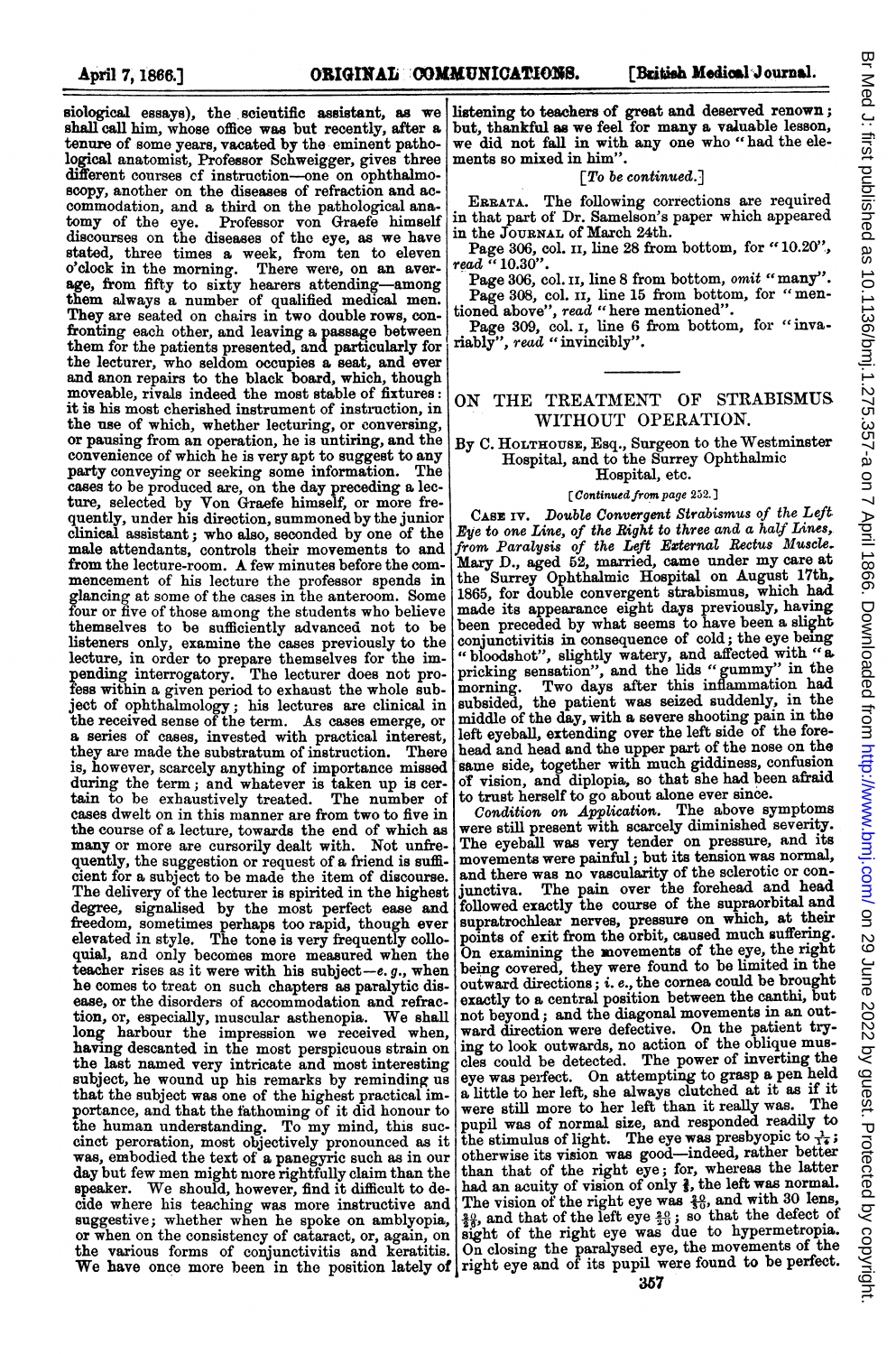When looking at my finger, placed three feet in front<br>of her face, with the good eye, the left being shaded,<br>the latter was never inverted; but, on regarding the finger with the left eye while the right was covered, the latter was fully inverted to at least four lines or more. The most striking features of this case, however, were manifested when both the eyes were uncovered. Evidently all the volition of the patient was exerted and directed towards the paralysed muscle, in order to prevent its antagonist from drawing that eye inwards; and this effort was made manifest chiefly in the sound eye, which was inverted to three and a half lines; while the paralysed eye was<br>either straight or inverted to not more than one line. <sup>I</sup> have alluded to this phenomenon at page <sup>118</sup> of my work on Squintting. When speaking of the loss of balance of power between two antagonistic muscles, I observed: "One, then, of two results must ensue; either the more powerful muscle will draw the eye somewhat towards it; or its weaker antagonist will counteract this by increasing its tension, and this cannot be effected without causing some inversion of the opposite eye." The position in which this patient maintained her head was also remarkable; it was bent forwards and downwards and to the right side, and rotated on its axis to the left; the object being evidently the avoidance of diplopia. The foi lowing phenomena were observed in connexion with this symptom.

1. It (the diplopia) was homonymous and lateral, the left-hand image being generally lower than the right, but parallel to it. Under no circumstances did the patient observe the images otherwise than paralel.

2. It extended to the extreme limit of both lateral fields; the images being nearest together when the object was held directly in front of the patient, and furthest apart when to her extreme left. On moving the object into the left field, though the images re-

ceded from each other, they became level. The treatment consisted, in the first instance, of ten grains of Dover's powder every night, and the following mixture three times a day.

 $\mathcal{F}$  Vini colchici  $\max$ ; magnes. sulph. 3ij; mistures camphores 3i. M.

This was continued till the 28th, when the sensibility of the skin was less, but the paralysis re-mained unchanged. The bowels had been freely acted on, and the patient complained of nausea and weakness. She was ordered to take two grains of disulphate of quinine twice daily, and an aloes and

myrrh pill every alternate night. On September 4th, there being no alteration in the symptoms, a blister of the size of a shilling was applied over the eyebrow, which relieved the frontal pain; but, on the 11th, the eyeball remained very tender on pressure, especially on its upper and inner part, the outer being free from pain. Diplopia was still nearly as extensive to her right as to her left side. She was ordered to take three grains of iodide of potassium in camphor mixture three times a day.

September 28th. No improvement having taken place, the interrupted electro-magnetic current to the forehead and side of the nose was commenced on the 18th, and continued twice a week to the present time, but hitherto without results. The iodide of potassium was omitted; and the patient was ordered<br>four grains of cinchonine with five minims of dilute<br>culplumia of cinchonine with five minims of dilute sulphuric acid in water three times daily.

October 30th. The patient had continued taking the tonic mixture, and had been galvanised twice a week for one minute each sitting, with marked benefit; so that the cornea could now be everted to within one line of the outer canthus, and the pain and tenderness of the forehead and eyeball had entirely left her. The diplopia, however, still extended into the right half of her field of vision, so that she  $\frac{1}{\omega}$ . into the right half of her field of vision, so that she could not yet go about with the paralysed eye un-covered. The double images of an object ten feet in front of the patient, which on the 28th ult. could  $\overline{\Box}$ not be brought nearer together than five inches by a prism of <sup>24</sup>', could now be united by one of <sup>20</sup>'. On testing the diplopia in the upper and lower fields, the left-hand image was lower when the object was held below the level of her face, but higher when it was held above. On moving it directly in front of the patient, at a distance of two feet, the images coalesced; also when held to the right and one line above the level of her face.

November 9th. There was decided improvement in the position of the eyes and of the head, and the left cornea could be everted quite to the outer canthuis. The lateral diplopia had disappeared from the right half of the field of vision, and also from the  $\overrightarrow{O}$ front, and was now limited to the left half. She could go about with both eyes uncovered.

November 20th. Notwithstanding the patient could evert her left cornea to a normal extent, it required such a strong effort, that inordinate inver-sion of the right eye resulted; and hence diplopia still arose whenever she looked to her left. There was also diplopia in the lower half of her visual field. She complained of the mixture disagreeing with her, and of a slight return of the frontal pain. The galvanism, which had been discontinued the last fortnight, was resumed, and the mixture ordered in diminished doses.<br>December 21st.

After two applications of the galvanism, the frontal pain disappeared, and did not return; and the patient was, to all appearance and in her own opinion, well. The only direction in which diplopia could be evoked was in the extreme outward and downward direction to the left, which, on shading each eye alternately, was seen to be due to the optic axis of the left eye not meeting that of the other on the object; for, the right being covered while both were apparently directed to it, the left made <sup>a</sup> slight movement downwards and outwards.

It is often difficult, sometimes impossible, to trace a disease to its source-to say what is the first point of departure from health, or how this has been brought about; and this remark applies equally to the so-called predisposing, exciting, and immediate causes of disease. The case just narrated is an instance in point. There was no history of previous ill health; no exposure to cold or wet; no draught of cold air on a limited surface of skin or mucous mem-<br>brane; yet suddenly, and without warning of any kind (unless we regard as such the preceding con-<br>junctivitis), the patient became affected with hyperæsthesia of the ophthalmic division of the fifth nerve, complete paralysis of the sixth, and a partial para-<br>lysis of the fourth, or of one or two twigs of the<br>third. What was the immediate cause of these symptoms?--what the materies morbi which could bring about such results? One can give but conjectural replies to these questions. It would be easy to cut the Gordian knot by saying that rheumatism was the disease-a name under which have been in cluded many different affections, which agree only in the fact of their being painful. But if by rheumatism be meant <sup>a</sup> specific inflammation, affecting chiefly symptoms *i*—what the materies morbi which could by<br>tural replies to these questions. It would be easy to<br>tural replies to these questions. It would be easy to<br>cut the Gordian knot by saying that rheumatism  $\frac{\alpha}{\alpha}$ <br>was as are other acute inflammations, not only by pain, but by redness, heat, and swelling, then the absence of these symptoms in the present case disentitles it to that appellation. The tenderness of the eyeball, which some might regard as evidence of rheumatic inflammation, was unaccompanied, as just observed, by any physical signs of inflammation. All the usual